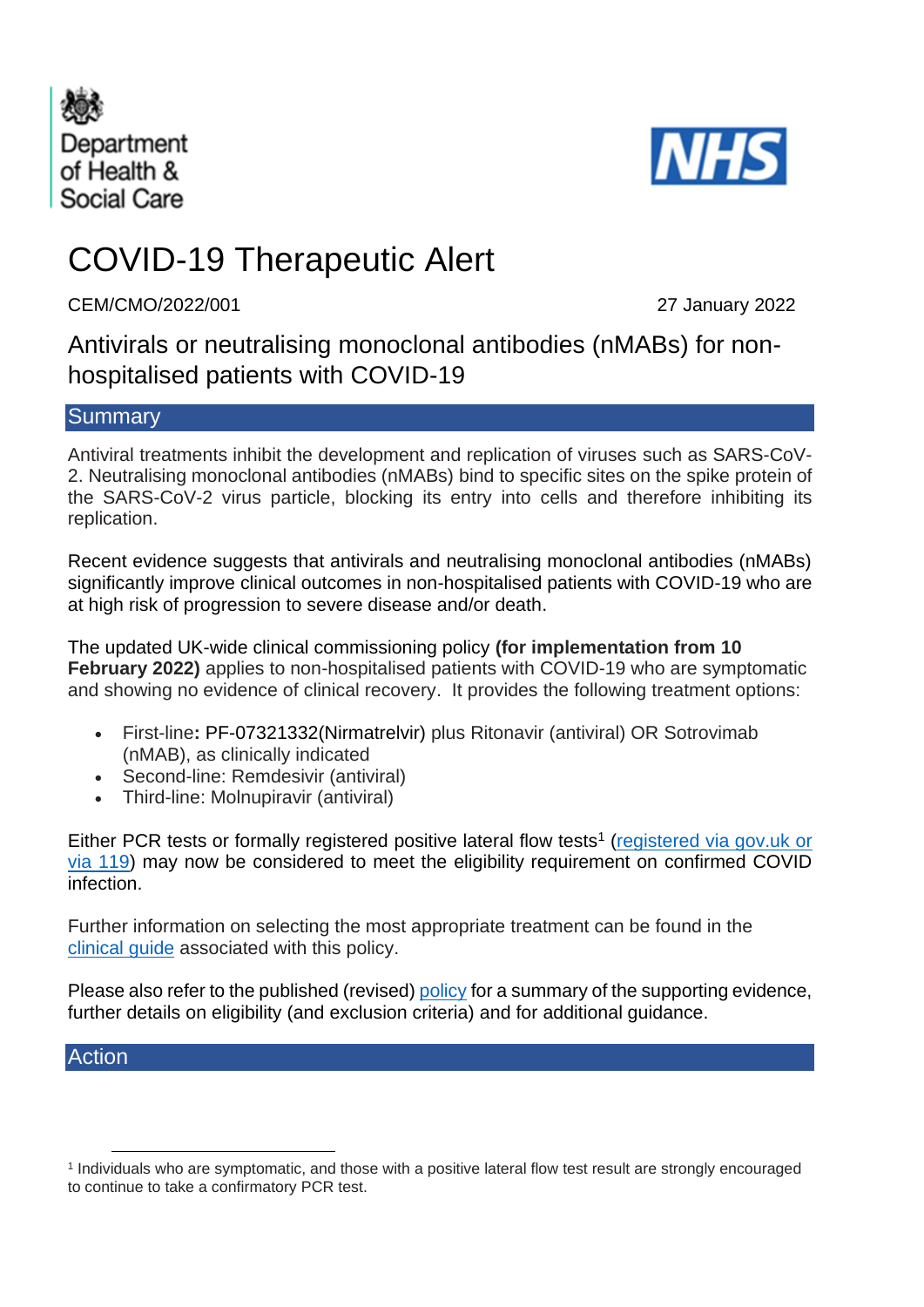Providers locally commissioned to provide **C**OVID **M**edicines **D**elivery **U**nit (CMDU) services and any equivalent arrangements in the devolved nations are asked to:

- 1. **Consider prescribing and administering an antiviral or monoclonal antibody treatment in line with the published [policy](https://www.cas.mhra.gov.uk/ViewandAcknowledgment/ViewAlert.aspx?AlertID=103191) and associated [clinical guide](https://www.cas.mhra.gov.uk/ViewandAcknowledgment/ViewAlert.aspx?AlertID=103191) to nonhospitalised patients where***:*
	- SARS-CoV-2 infection is confirmed by either:
		- o Polymerase chain reaction (PCR) testing; OR
		- o Lateral flow test [\(registered via gov.uk](https://www.gov.uk/report-covid19-result) or via 119)

AND

• Symptomatic with COVID-19<sup>2</sup> and showing no signs of clinical recovery

AND

• The patient is member of the 'highest' risk group as set out in the policy

Children aged 12-17 years may only be considered for treatment with sotrovimab or remdesivir. For paediatric/adolescent patients (aged 12-17 years inclusive), paediatric multi-disciplinary team (MDT) assessment should be used to determine clinical capacity to benefit from the treatment.

- 2. PF-07321332(nirmatrelvir) plus ritonavir, and molnupiravir, are **not recommended during pregnancy.** All individuals of childbearing potential who are prescribed molnupiravir should be advised to use effective contraception for the duration of treatment and for 4 days after the last dose of molnupiravir. The use of ritonavir may reduce the efficacy of combined hormonal contraceptives. Patients using combined hormonal contraceptives should be advised to use an effective alternative contraceptive method or an additional barrier method of contraception during treatment and until after one complete menstrual cycle after stopping Paxlovid.
- 3. All healthcare professionals are asked to ensure that any patients who receive a COVID antiviral while pregnant are reported to the UK COVID-19 antivirals in pregnancy registry on 0344 892 0909 so that they can be followed up. For more information, go to [http://www.uktis.org/.](http://www.uktis.org/)
	- 4. Where possible, take samples for relevant serology testing prior to planned treatment with sotrovimab. However, serology results are **not** a requirement for treatment with nMABs under the criteria specified in the policy.
	- *5.* **Support additional testing or data requirements where requested under country specific or UK wide surveillance programmes, in line with current guidance.**

<sup>2</sup> The following are considered symptoms of COVID-19: feverish, chills, sore throat, cough, shortness of breath or difficulty breathing, nausea, vomiting, diarrhoea, headache, red or watery eyes, body aches, loss of taste or smell, fatigue, loss of appetite, confusion, dizziness, pressure or tight chest, chest pain, stomach ache, rash, sneezing, sputum or phlegm, runny nose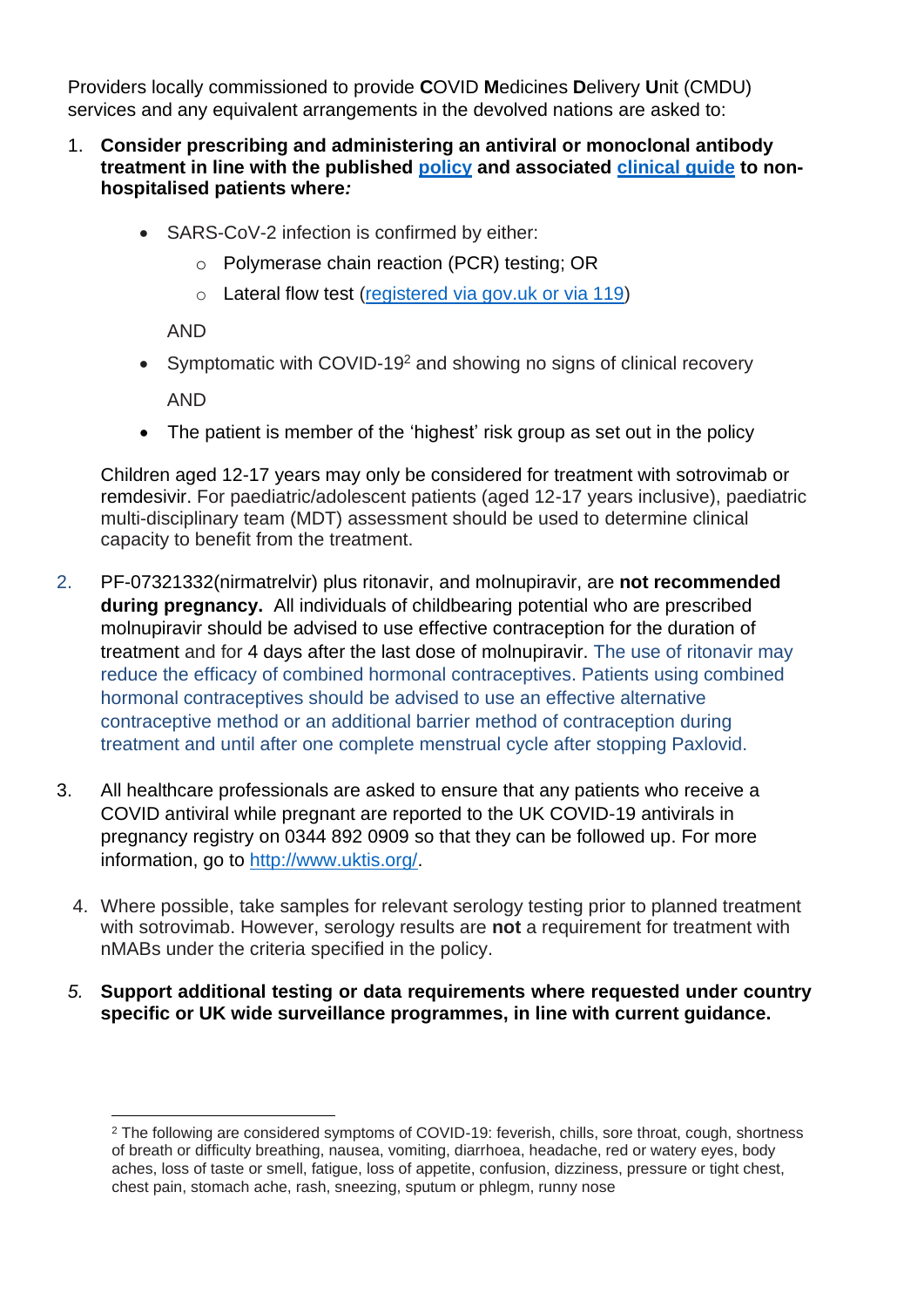6. Ensure clinicians prescribing remdesivir for individuals aged 12-17 years, as an off-label product, follow local governance procedures in relation to the prescribing of off-label medicines.

Further guidance on the prescribing of off-label medicines can be found below:

- [https://www.gov.uk/drug-safety-update/off-label-or-unlicensed-use-of](https://www.gov.uk/drug-safety-update/off-label-or-unlicensed-use-of-medicines-prescribers-responsibilities)[medicines-prescribers-responsibilities](https://www.gov.uk/drug-safety-update/off-label-or-unlicensed-use-of-medicines-prescribers-responsibilities)
- [https://www.gmc-uk.org/ethical-guidance/ethical-guidance-for-doctors/good](https://www.gmc-uk.org/ethical-guidance/ethical-guidance-for-doctors/good-practice-in-prescribing-and-managing-medicines-and-devices/prescribing-unlicensed-medicines)[practice-in-prescribing-and-managing-medicines-and-devices/prescribing](https://www.gmc-uk.org/ethical-guidance/ethical-guidance-for-doctors/good-practice-in-prescribing-and-managing-medicines-and-devices/prescribing-unlicensed-medicines)[unlicensed-medicines](https://www.gmc-uk.org/ethical-guidance/ethical-guidance-for-doctors/good-practice-in-prescribing-and-managing-medicines-and-devices/prescribing-unlicensed-medicines)
- https://www.rpharms.com/Portals/0/RPS%20document%20library/Open%20a ccess/Professional%20standards/Prescribing%20competency%20framework /prescribing-competency-framework.pdf
- 7. Ensure discharge letters to primary care explicitly record the treatment that has been given, together with the dose and date of administration. The following **SNOMED codes should be used to support evaluation and to inform subsequent treatment decisions**:

# **Provision of PF-07321332(Nirmatrelvir) plus Ritonavir**

Procedure code: 427314002 |Antiviral therapy (procedure)|

Presentation:

• 30 tablet pack - 40325111000001108

## **Administration of Remdesivir**

Procedure code: 47943005 |Administration of anti-infective agent (procedure)|

Presentation:

• 100mg powder for solution for infusion, 1 vial - 38376311000001103

# **Administration of Sotrovimab**

Procedure code: 47943005 |Administration of anti-infective agent (procedure)|

Presentation:

• Sotrovimab 500mg/8ml solution for infusion vials – 40219011000001108

# **Provision of Molnupiravir**

Procedure code: 427314002 |Antiviral therapy (procedure)|

Presentation:

• Molnupiravir 200mg capsules, 40 capsule – 40251211000001109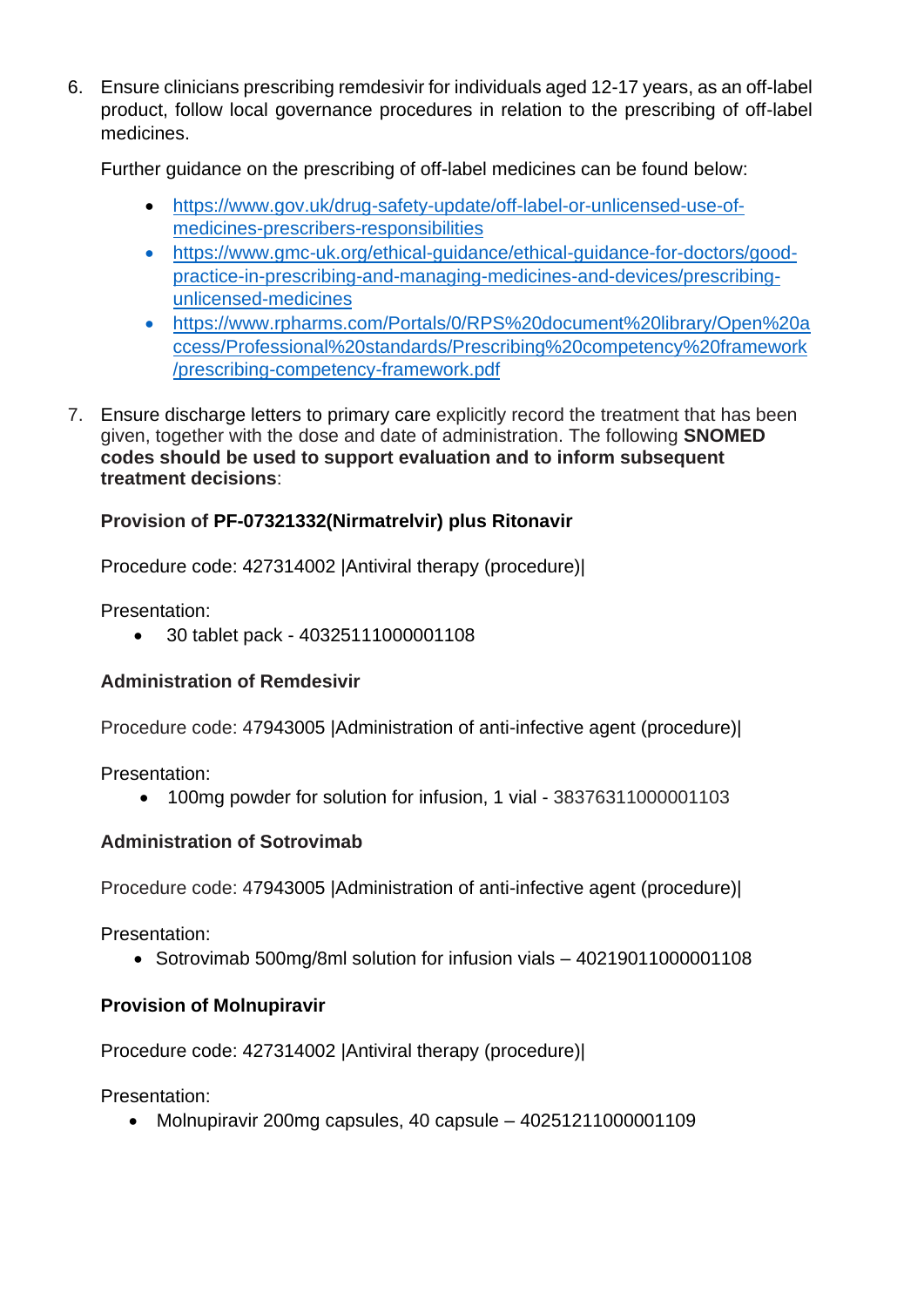- 8. Adhere to the guidance which has been developed by the Specialist Pharmacy Service (SPS) to support the administration of [antivirals](https://www.sps.nhs.uk/home/guidance/covid-19-treatments/oral-antivirals/) or [monoclonal antibodies.](https://www.sps.nhs.uk/home/guidance/covid-19-treatments/neutralising-monoclonal-antibodies/)
- 9. In England, trusts who have not yet done so should register (by site) to participate in COVID-19 (and medicine) specific supply arrangements, via Blueteq™. Blueteq should also then be used to confirm pre-authorisation for individual patients and to capture a limited dataset essential for surveillance of antiviral resistance. Training for antimicrobial stewardship teams will be provided via webinar by UKHSA jointly with NHS England and NHS Improvement. HSC Trusts in Northern Ireland should liaise with the Regional Pharmaceutical Procurement Service to register interest. In Scotland, Health Board Directors of Pharmacy should notify NHS National Procurement if they wish to participate. Health Boards in Wales should notify the All Wales Specialist Procurement Pharmacist of their intention to participate.
- 10. Note that following initial nationally determined allocations to participating sites, ongoing supply will be replenished on the basis of relative use / need. Ongoing ordering will be through existing (business as usual) routes, supported by volumebased caps (reflecting estimated eligible patient volumes) if required.
- 11. Note that initial supply of COVID medicines may be available within 'emergency supply' packaging, which differs from the planned Great Britain (GB) packaging / labelling aligned to the product's GB licence (or the equivalent product packaging / labelling aligned to a Regulation 174 authorisation or European Medicines Agency marketing authorisation as applicable in Northern Ireland). **To preserve available supply, providers must ensure that packs with shorter use by dates are used first**.
- 12. Provide regular stock updates to trust / hospital and regional pharmacy procurement lead / chief pharmacists. Providers should enter the products onto stock control and prescribing systems as described below:
	- PF-07321332(nirmatrelvir) (150mg tablets) plus Ritonavir (100mg tablets), 30 tablet pack
	- Remdesivir 100mg powder for concentrate for solution for infusion
	- Sotrovimab 500mg/8ml solution for infusion vials
	- Molnupiravir 200mg capsules, 40 capsules

## Co-Administration

For further information please visit the University of Liverpool COVID-19 Drug Interactions website [\(https://www.covid19-druginteractions.org/checker\)](https://www.covid19-druginteractions.org/checker).

## **COVID treatments should not be infused concomitantly in the same IV line with other medications.**

# Monitoring, tracking and follow-up

Monitoring of longer-term progress is strongly recommended via recruitment of patients receiving COVID therapies to the [ISARIC-CCP study.](https://isaric4c.net/)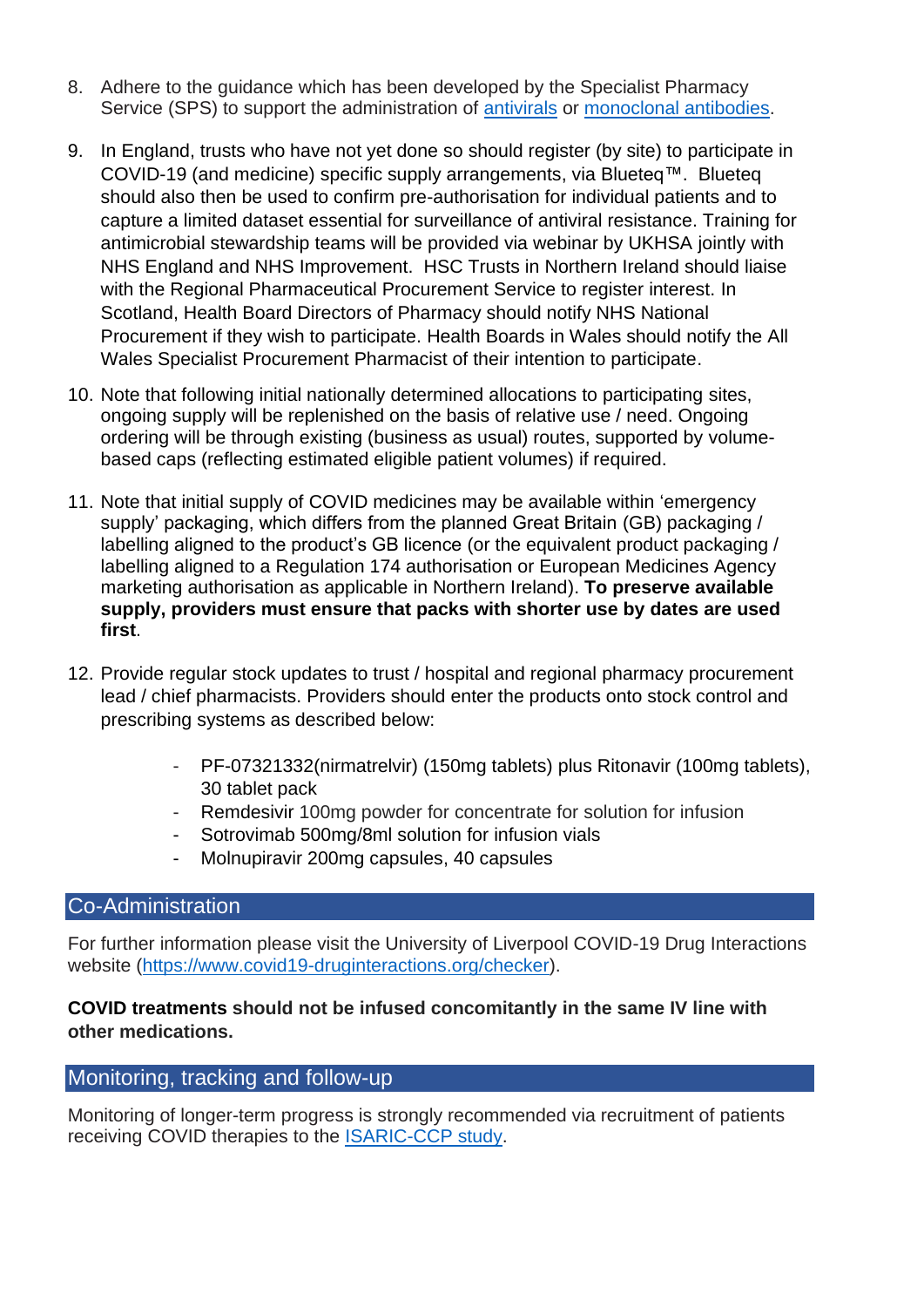All handovers of clinical care (including between hospitals if patients are transferred, between levels of care and clinical teams within hospitals, and between hospitals and primary care) should explicitly record the treatment that has been given together with the dose and date of administration. SNOMED codes (see action section, above) should be used in discharge letters to primary care.

Healthcare professionals are asked to report any suspected adverse reactions (including congenital malformations and or neurodevelopmental delays following treatment during pregnancy) via the United Kingdom Yellow Card Scheme [www.mhra.gov.uk/yellowcard](http://www.mhra.gov.uk/yellowcard) or search for MHRA Yellow Card in the Google Play or Apple App Store.

#### **Distribution**

- NHS Trusts (NHS boards in Scotland and Wales)
- Primary Care (including out of hours providers)
- Community Pharmacies
- National / Regional Medical Directors
- National / Regional Chief Pharmacists
- Lead/Senior Pharmacists and Regional Procurement Pharmacy Leads
- Trust/Hospital Pathology Directors (to circulate to pathology networks and laboratory staff)
- Trust / Hospital Medical Directors (to circulate to medical and nursing staff managing admitted patients infected with COVID-19)

#### **Enquiries**

#### **England**

Enquiries from NHS trusts in England should in the first instance be directed to your trust pharmacy team who will escalate issues to the Regional Chief Pharmacist and national teams if required. Further information can be requested from the dedicated email address: [england.spoc-c19therapeutics@nhs.net.](mailto:england.spoc-c19therapeutics@nhs.net)

#### **Northern Ireland**

Enquiries from hospitals in Northern Ireland should in the first instance be directed to your hospital pharmacy team who will escalate issues to the Regional Pharmaceutical Procurement Service or Pharmaceutical Directorate at the Department of Health if required Further information can be obtained by contacting [RPHPS.Admin@northerntrust.hscni.net](mailto:RPHPS.Admin@northerntrust.hscni.net)

#### **Scotland**

Enquiries from hospitals in Scotland should in the first instance be directed to your hospital pharmacy team who will escalate issues to either NHS National Procurement or the Scottish Government's Medicines Policy Team if required. Contact should be made using the following emails: [nss.nhssmedicineshortages@nhs.scot](mailto:nss.nhssmedicineshortages@nhs.scot) or [medicines.policy@gov.scot](mailto:medicines.policy@gov.scot)

#### **Wales**

Enquiries from hospitals in Wales should in the first instance be directed to the health board's Chief Pharmacist who will escalate issues to the Pharmacy and Prescribing